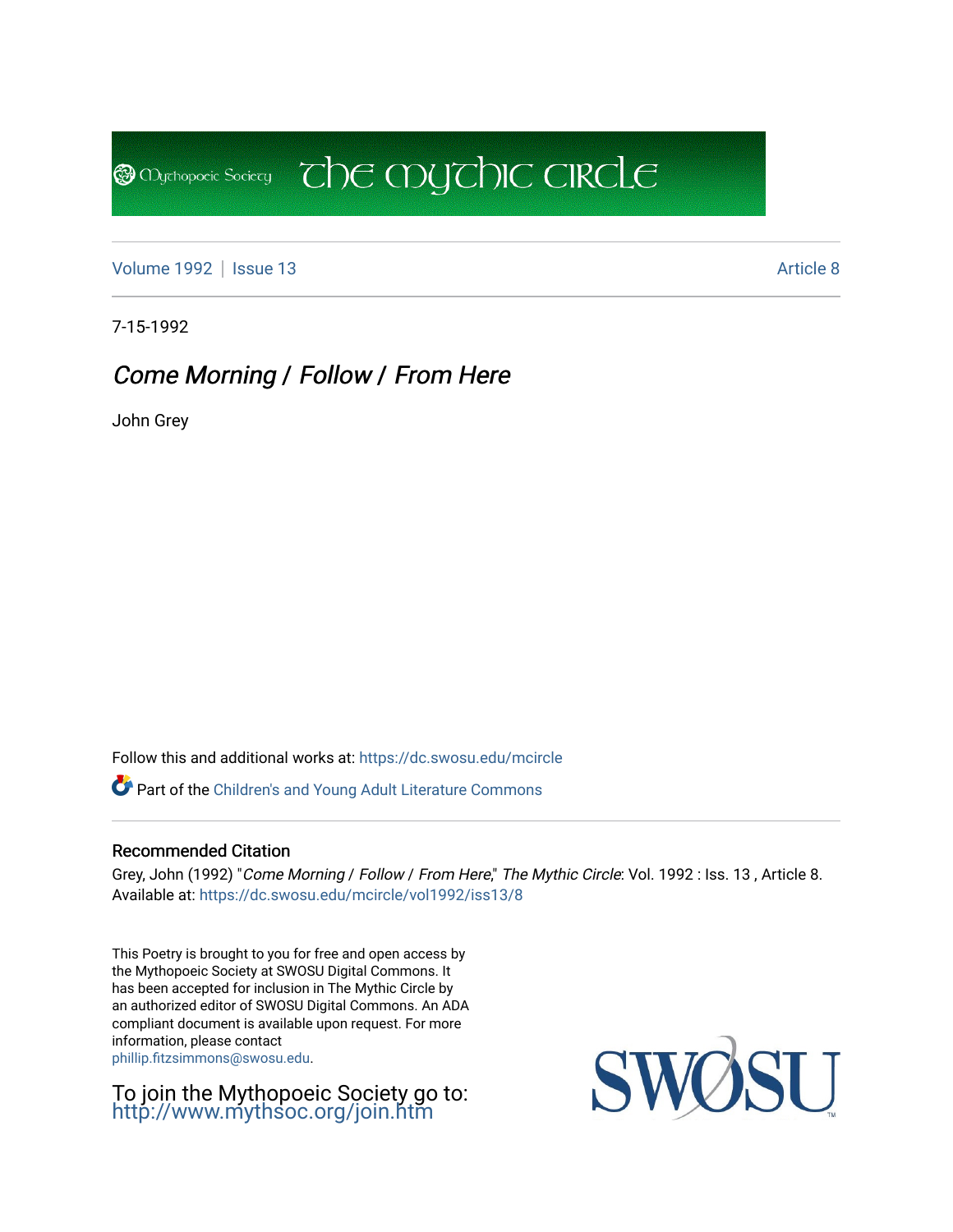### Mythcon 52: The Mythic, the Fantastic, and the Alien

Albuquerque, New Mexico; July 29 - August 1, 2022 <http://www.mythsoc.org/mythcon/mythcon-52.htm>



### Abstract

Come Morning: Dawn breaks, fog lifts, the forest reclaims its green, sun bums off mist Follow: The car with the bumper sticker that read "There's no place like Narnia" pulled up beside me at the red light From Here: The Great Pyramid rises from the Plains of Giza, taunting my callow brain with the superiority of its geometry, the brazenness of its secrets.

### Additional Keywords

Poetry; Come Morning; Follow; From Here; John Grey